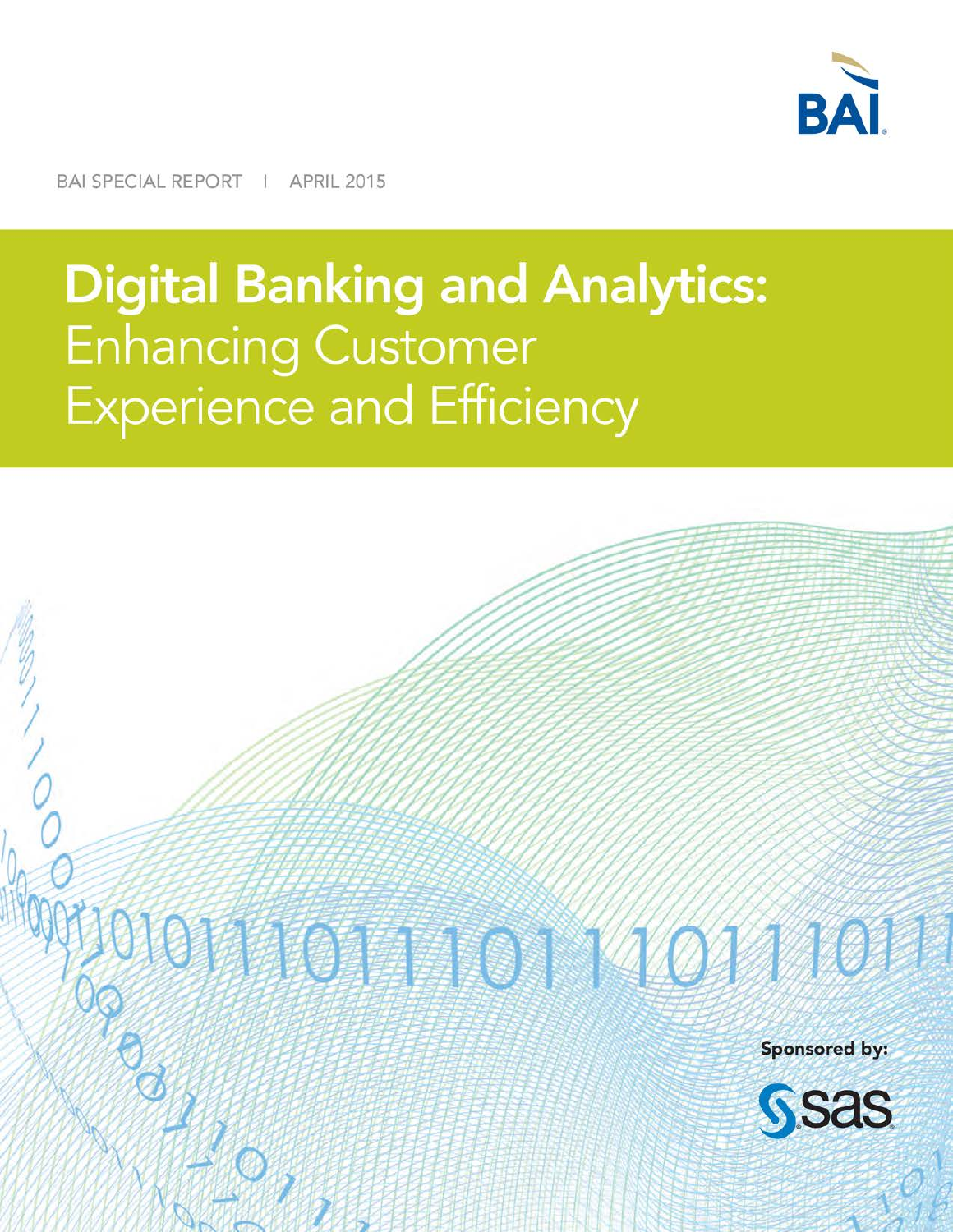The proliferation of technology and growing consumer engagement with all things digital are changing many aspects of customer behavior, from product research to buying patterns to banking. Consumer expectations are growing, too: consumers now expect a seamless, high-quality experience across all digital channels, including online and mobile. Financial Institutions (FIs) are responding to consumer demand by providing these channels and developing new systems and features to satisfy customers. They're already reaping some of the rewards of digital banking capabilities, but much of digital banking's transformative potential remains unrealized.

**TOTAY OX ASSEMBL** 



With consumers growing accustomed to first-rate digital experiences, they are raising their expectations of their FIs.

## Consumers Now Expect Digital Banking Services to Power their Financial Needs and Goals

Consumers are accelerating their adoption of new technology, which is one key driver for FIs' shift to digital banking. Also important is the influence of leading retailers on consumer expectations. By engaging customers in superior buying experiences, these retailers are conditioning customers to expect the utmost in convenience and personalization. As a result, customers now expect the same–or better–from their FIs.

Results of the recent BAI Consumer Digital Banking Survey demonstrate that consumers highly value digital banking services, both in how often they use these services and how they use them. Forty percent of respondents use online banking at least five times a month, and 22 percent use mobile banking with the same frequency. In addition, 43 percent reported using online bill pay at least twice a month. In fact, many respondents indicated online or mobile is their preferred channel for a variety of relatively sophisticated tasks. In addition to the 66 percent who prefer these channels for transferring funds, 46 percent prefer them for managing investment accounts and 18 percent even prefer them for resolving an issue with an account. (See Figure 1 for more.)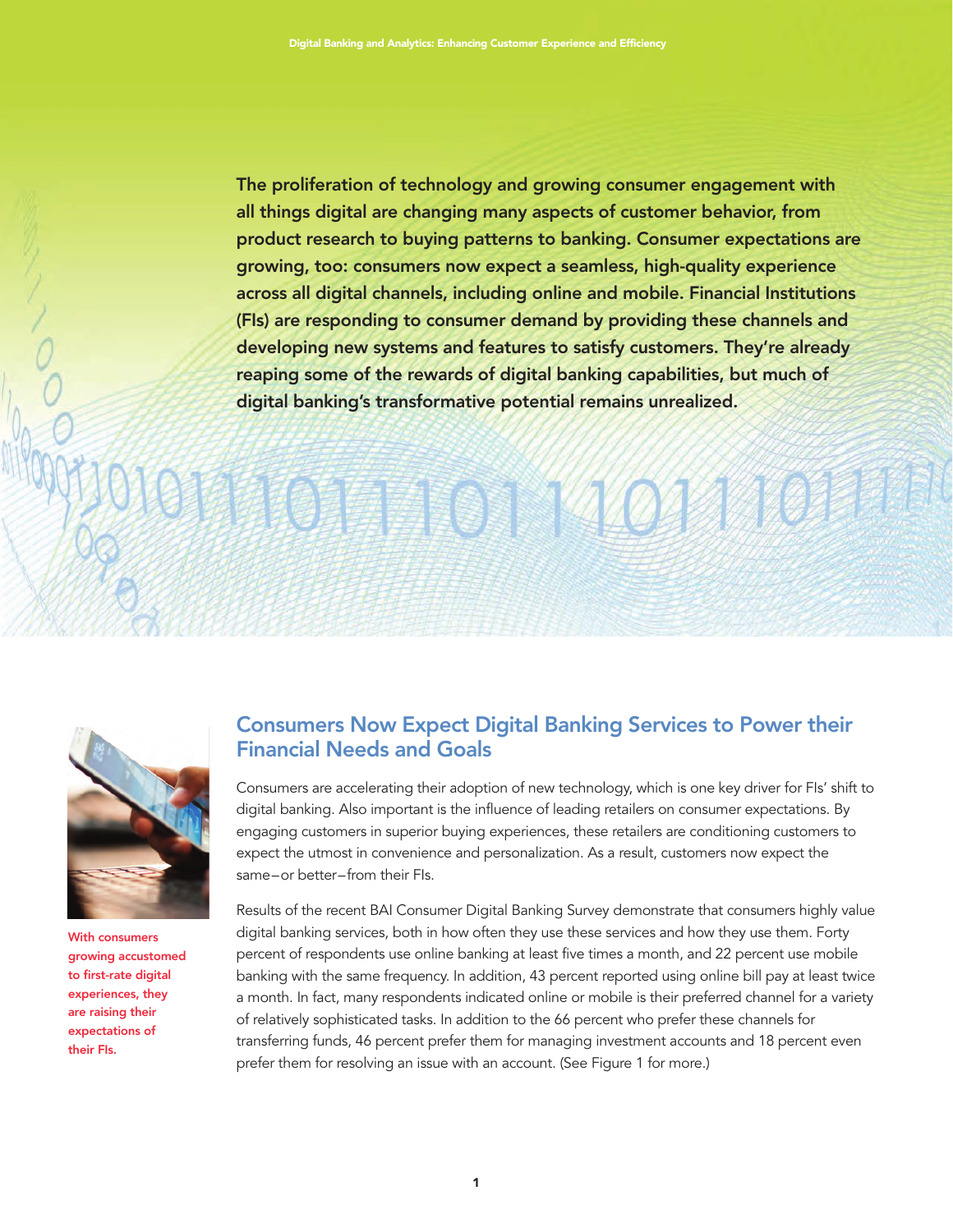

Still, consumers want more. Although satisfaction rates vary by bank size, more than 40 percent of respondents feel neutral, dissatisfied or extremely dissatisfied with mobile banking, and more than 20 percent feel the same about online banking. (See Figure 2 for detailed data.) Perhaps most important for FIs, respondents indicated they would switch to a new FI if it offered innovative products and services. This mindset is shared by 38 percent of 18-to-20 year-olds, nearly half (48 percent) of 21-to-24 year-olds, 40 percent of 25-to-34 year-olds and 23 percent of people 35 and older.



Furthermore, customers are relying on digital banking services to meet their financial goals. Nearly two-thirds (66 percent) of consumers say that personal financial management tools are important digital offerings from their banks, according to an ATKearney survey.**<sup>1</sup>** Mobile banking users regularly check their account balances and commonly elect to receive balance alerts, either via text message, according to a Federal Reserve survey. If their balance or available credit is too low, they will forego large purchases.**<sup>2</sup>**

Taken together, these trends point to an important conclusion. Consumers want and expect FIs to learn their preferences, just as online retailers do, and to go one step further to understand their goals.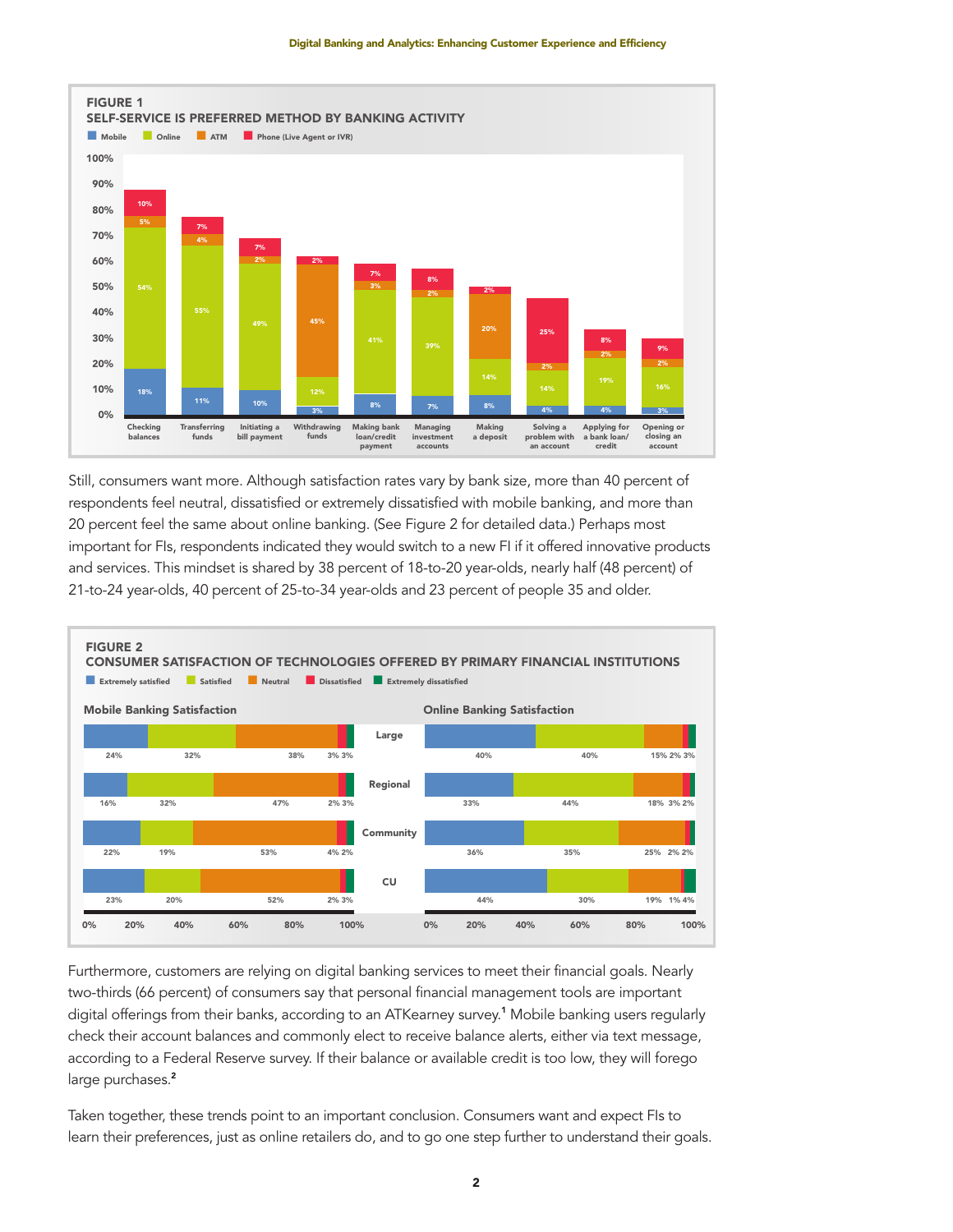### Financial Institutions are Making Progress but can also Benefit from Greater Digital Investments

FIs of all sizes recognize the importance of expanding their digital services and are prioritizing these investments. The BAI Retail Banking Outlook Report, based on a survey of FIs, revealed mobile banking to be a key short-term investment priority. (See Figure 3 for more.) Although FIs across the size spectrum indicated the branch remains the most popular channel, they also reported substantial usage of online bill pay, person-to-person (P2P) payments, mobile bill pay and remote deposit capture (RDC). (See Figure 4 for more.)





**3**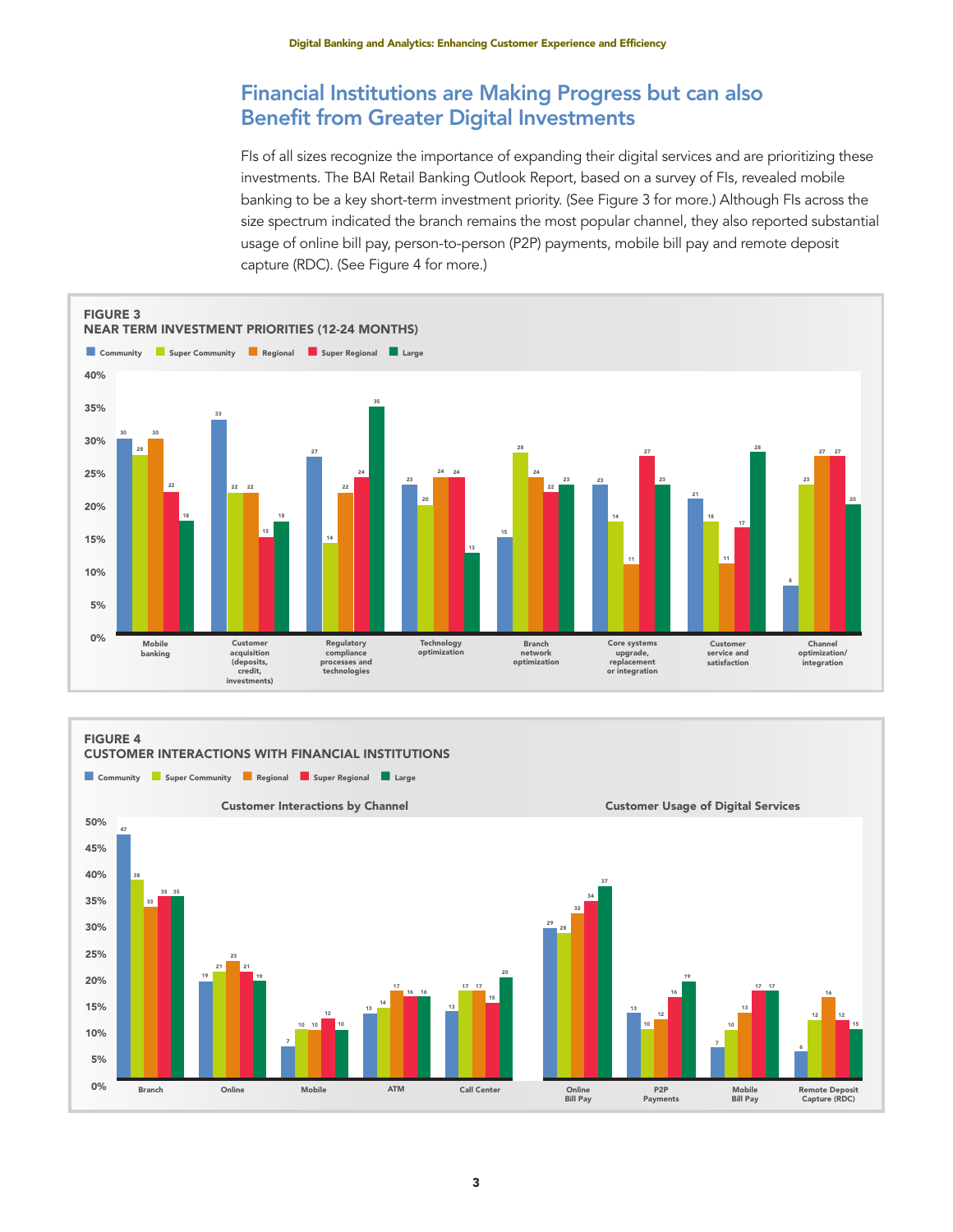



The number of FIs currently offering key mobile banking features, from checking balances to bill pay, further emphasizes the importance of this channel, as does the variety of new features FIs are planning to introduce. (See Figure 5 for more.) Although no one new feature stands out as the overwhelming favorite, P2P payments, balance transfers to and from accounts at other FIs and the ability to open deposit accounts are all attracting support. However, some FIs still lag behind in certain aspects: 22 percent are still planning to introduce RDC to mobile banking, 21 percent are planning to offer customers 360-degree views of their accounts and 16 percent are planning to add alert features. Additional FI investments in digital capabilities can both build on this progress and pay off substantially in multiple ways.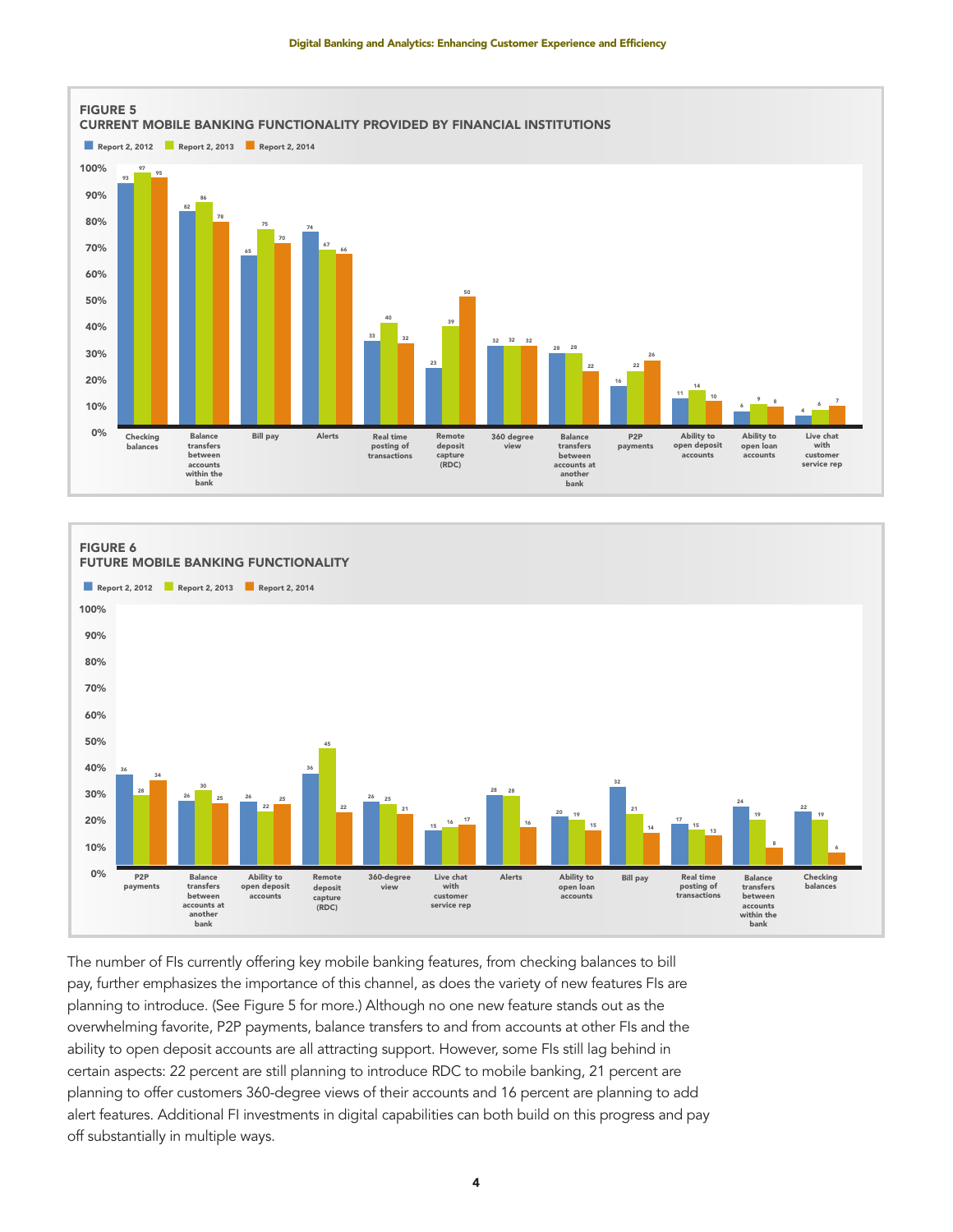### Expanding Digital Banking Generates Even Greater Opportunities

Clearly, offering full-featured digital banking services can increase customer satisfaction for FIs, but doing so can also help them reach other business goals. One of the most immediate advantages is reduced costs. The BAI Retail Banking Outlook Report survey found that 41 percent of FIs identified migrating customers to online and mobile channels as an opportunity to reduce expenses. With the premium customers place on these channels, FIs have a rare opportunity to make investments that can increase customer satisfaction and control costs.

Another important business goal is customer acquisition; 19 percent of FIs consider it a critical business challenge, according to the BAI Retail Banking Outlook Report survey. Well-developed digital channels create opportunities for FIs to address this challenge as well as increase their share of wallet and expand their market share, which 28 percent and 33 percent of FIs, respectively, consider priorities. (See Figure 6 for more.) The foundation of these opportunities is the data that digital channel transactions generate on customer behavior, such as buying habits. This data, which is objective and gathered without human intervention, can show how customers behave throughout all channels. When data from multiple channels is combined, FIs can see a clearer, more complete picture of their customers.

With an improved understanding of their customers, FIs can personalize the customer experience and recommend new products and services, both of which aid customer retention. These advancements can, in turn, drive adoption of digital banking services, thereby improving FI efficiency, and attract new customers, especially those in younger demographics.

Right now, many members of the Millennial generation, which is particularly partial to mobile banking, are selecting their primary banking relationship.**<sup>3</sup>** FIs effectively addressing that preference can capture these customers just as they approach the years during which they're most likely to need mortgages, car loans and other financial products. Data can provide insight into customers' emerging needs, so FIs that focus on improving digital channels today can potentially reap rewards for years to come.

#### Data and Analytics are the Engines of Customer Insight and FI Growth

Digital banking channels give FIs access to customer data that is generated in real-time and is unprecedented in its amount and detail. That data can catalyze FIs to improve their results, but it also presents challenges, including combining information from disparate sources and detecting patterns in massive datasets. Therefore, FIs are likely to find sophisticated but easy-to-use analytics tools to improve customer experience and to compete with global banks who will master analytics capabilities.**<sup>4</sup>**

The best analytics programs help FIs thoroughly understand their customers so they can design products and services and target them to the customers most likely to buy. These tools can also facilitate more efficient customer service in the increasingly omnichannel environment. For example, customers no longer have to repeat their problem to a call center agent after attempting to resolve it themselves online. Instead, the agent sees what the customer has done and can quickly clear up the issue. This level of service matters to customers, even those who love to use digital channels. The BAI Consumer Digital Banking Survey shows that 48 percent of 21-to-24 year-olds believe high-quality personal service is more important than financial expertise, and 44 percent of 25-to-34 year-olds and 37 percent of those 35 and older feel the same.



Data can identify emerging customer needs, and that power magnifies the importance of investing in digital channels today.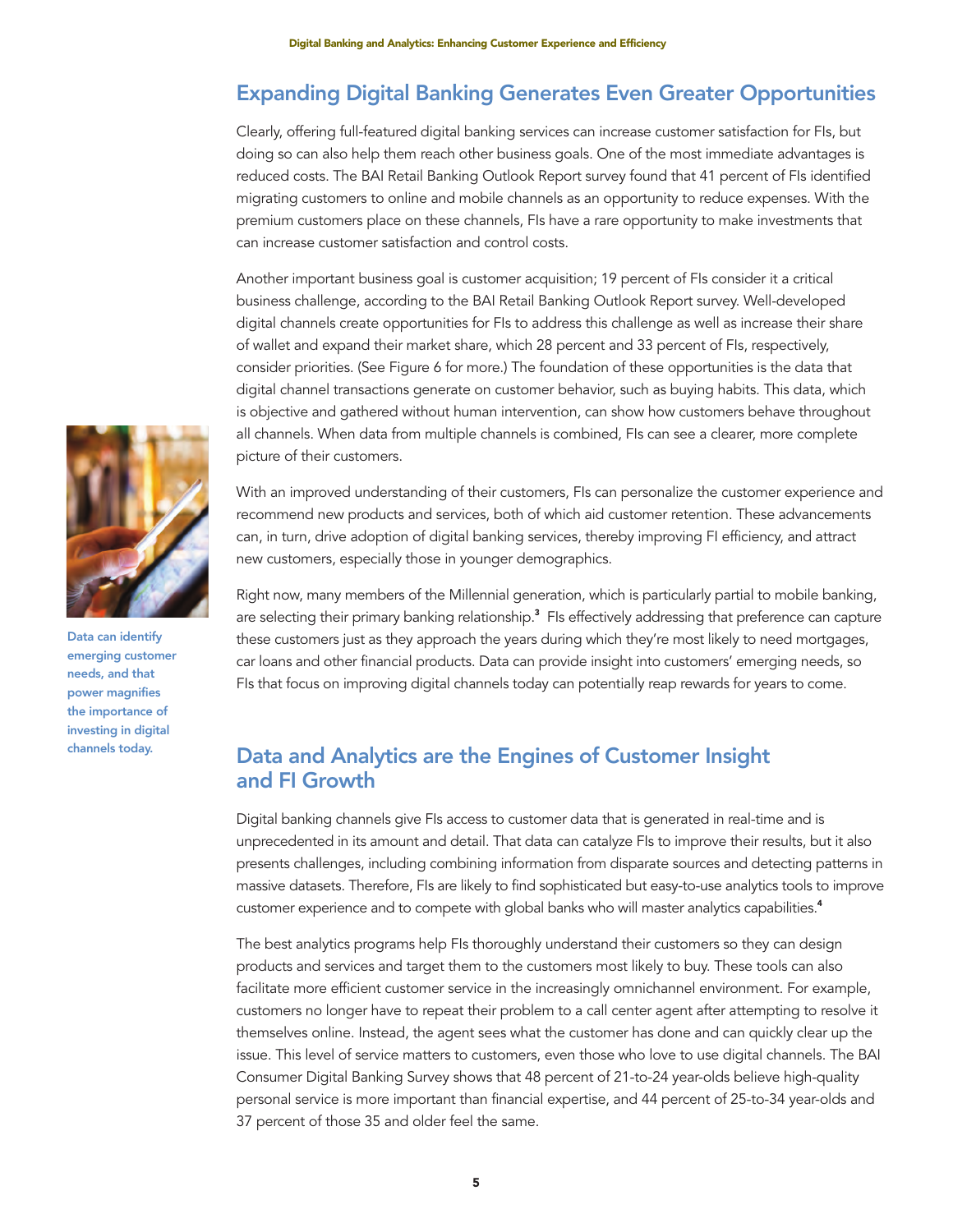With analytics tools providing real-time decisioning of personalized communications to customers who are in-session, FIs can accelerate progress to simultaneously improve satisfaction, revenues and profits. As FIs develop and execute on their omnichannel initiatives, high-quality analytics tools become essential.

#### Customer Focus Improves Digital Channel Adoption and Satisfaction

In order for FIs and customers to enjoy the full set of benefits that advanced, digital banking makes possible, FIs need to remain focused on their customers. Some need to begin offering mobile banking; in fact 16 percent of consumers reported that they adopted mobile banking because their FIs began offering it.**<sup>5</sup>** Customers who don't use mobile banking are most frequently concerned about security and the technology being too difficult to use.**<sup>6</sup>** Therefore, FIs could increase adoption of this efficient channel by educating customers about how to use mobile banking and why it is safe. Offering and increasing the functionality of personal financial management tools is also important.

FIs often design digital initiatives based on their needs rather than their customers' needs.**<sup>7</sup>** Or, FIs separate digital into its own department, which prevents digital banking from harmonizing with other channels.**<sup>8</sup>** A better approach is to think about the customer experience and to remember that when customers think about their FI relationship or need service, they don't distinguish among channels. With customers expecting their FIs to fully understand their financial needs and to provide product and service recommendations, analytics tools with 360-degree customer views and predictive capabilities can prove highly valuable.

As FIs broaden and improve their digital banking offerings to meet customer demand, they can operate more efficiently, deepen their relationships with customers and acquire new customers. The first step in achieving these benefits is recognizing what customers want that they're not currently receiving, a task made possible by integrated marketing automation and advanced customer analytics tools. Then comes understanding how to integrate innovative new features into omnichannel enterprises so that they generate convenience and value. It's those FIs that take these steps that will be best positioned to realize the full potential of digital banking.



When FIs develop digital banking channels with a keen focus on their customers, everyone benefits.

# 31 101 1402 34